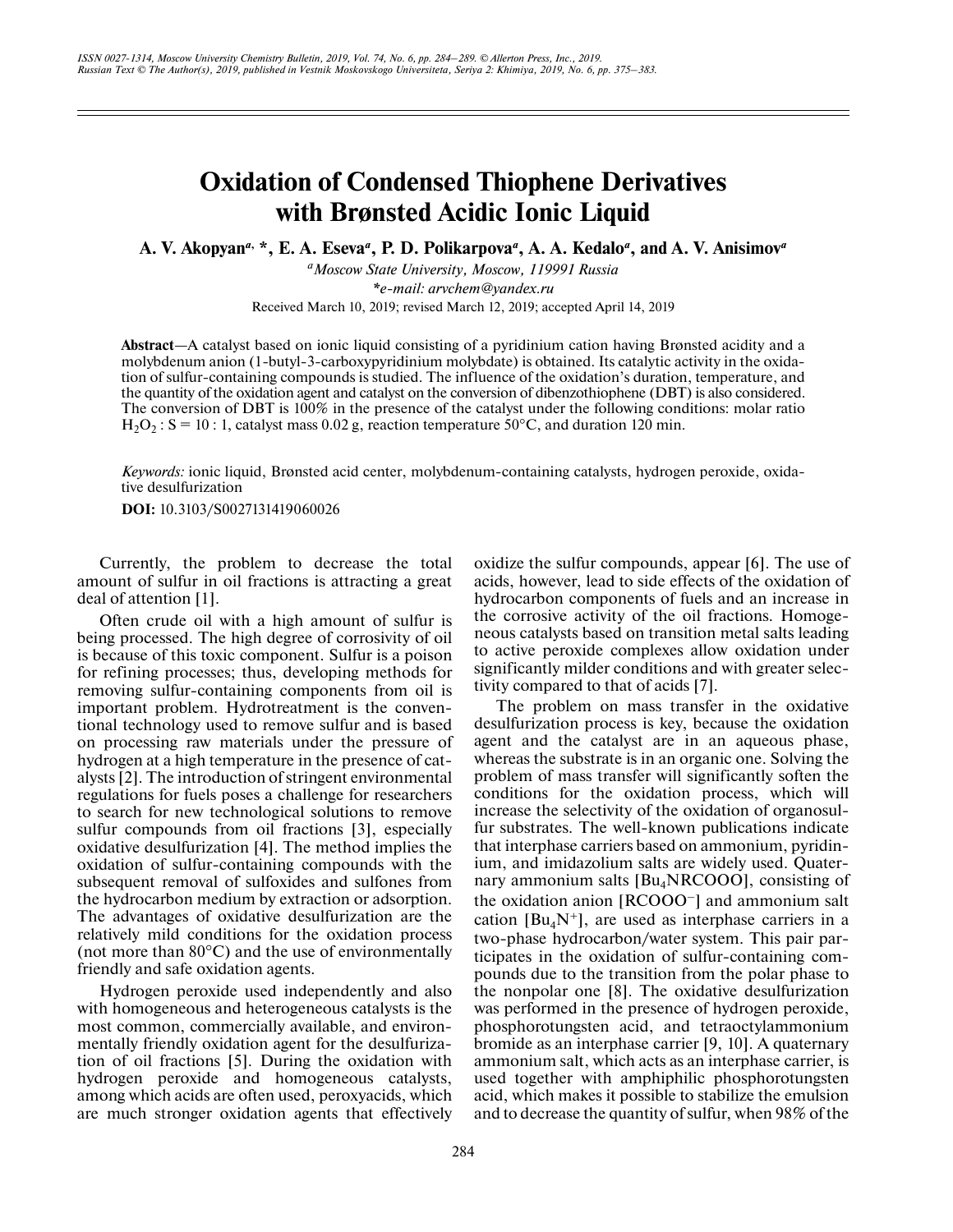hydrogen peroxide in diesel fuel is used as an oxidation agent. The ionic liquids were recently used as phase transfer catalysts [11]. The degree of desulfurization for a model mixture of dibenzothiophene (DBT) in *n*-octane is 94%, and the ionic liquid may be repeatedly used without regeneration and loss of activity.

In this work, the catalytic properties of an ionic liquid that acts as an interphase carrier bearing a Brønsted acidic center and a molybdenum atom in the anion to form peroxo complexes in the presence of hydrogen peroxide is studied during the oxidative desulfurization of a model mixture containing dibenzothiophene. This method allows combining the catalytic properties of both organic acids and transition metal compounds during the oxidation process to minimize phase restrictions.

#### EXPERIMENTAL

Nicotinic acid (99%, Chemical Line), bromobutane (99%, Sigma Aldrich), ethyl alcohol (96%), chemically pure dimethyl sulfoxide (DMSO, Khimmed), sodium molybdate  $\text{Na}_2\text{MoO}_4 \cdot 2\text{H}_2\text{O}$  (99%, Sigma Aldrich), and butyl methylimidazolium chloride (BMIMCl, 99%, Sigma Aldrich) were used for the synthesis of ionic liquid. Benzothiophene (BT, 98%, Sigma Aldrich), dibenzothiophene (DBT, 98%, Sigma Aldrich), 4-methyldibenzothiophene (MeDBT, 96%, Sigma Aldrich), and dodecane (99%, Sigma Aldrich) as a solvent were used to prepare ther model mixture. Hydrogen peroxide  $(H<sub>2</sub>O<sub>2</sub>, 37%$ , Prime Chemicals Group) was used as an oxidation agent for the catalytic reactions.

The structure of the compounds was elucidated with  ${}^{1}H$  and  ${}^{13}C$  NMR spectroscopy, ESI-MS mass spectrometry, and elemental analysis.  $\mathrm{^{1}H}$  and  $\mathrm{^{13}C}$ NMR spectra were acquired on a Varian-XR-400 spectrometer with an operating frequency of 400 MHz. Also, 2% solutions of the samples in deuterated dimethyl sulfoxide and water were used. Chemical shifts are given in parts per million (ppm) relative to hexamethyldisiloxane as the internal standard.

ESI-MS spectra were recorded on a Dionex Ultimate 3000 spectrometer equipped with an AB Sciex 3200 Qtrap tandem quadrupole mass-spectrometric detector during the electrospray ionization (ЕSI) in the positive ion mode. A  $0.1\%$  aqueous solution of formic acid and acetonitrile were used as a mobile phase in chromatography. The samples were prepared in deionized water, and the mass fraction of the substance was 2%. The sample was introduced with an autosampler through a zero volume connector directly into the mass spectrometer. The flow rate of the mobile phase was 0.3 mL/min. Mass-spectrometric detection was performed in the scanning mode within  $m/z = 80 - 500$  Da. Mass-spectra of the product ions were obtained within 50–143 Da.

Elemental analysis of the ionic liquid was performed to find the quantity of metal on an ARL Per-

form'X X-ray fluorescence wave spectrometer (Thermo Fisher Scientific, New Wave). The samples were prepared according to the following procedure: the powder samples were pressed into tablets on a boric acid substrate and covered with a lavsan film, which was pressed to the cell with a ring-shaped rim. Liquid samples were placed in a cuvette, covered with a lavsan film, and pressed with its frame.

The composition of the reaction products and the purity of the starting materials were monitored via gas chromatography on a Kristall 2000 M chromatograph equipped with a flame ionization detector. A Zebron column  $(l = 30 \text{ m}, d = 0.32 \text{ mm}, \text{ and } \text{ZB-1}$  liquid phase) was used; the temperature was programmed from 100 to 250°С. The chromatograms were recorded and analyzed on a computer with the Khromatek Analitik 1.5 software.

The conditions for the analysis of the reaction mixture before and after oxidation were as follows: the carrier gas was nitrogen ( $p = 200$  kPa), the volumetric flow rate was 30 mL/min, the initial temperature of the column was 100°С, the temperature of the injector was 150°С, the temperature of the detector was 250°С, and the heating rate of the column was 20°С/min.

The ionic liquid was synthesized as follows. Nicotinic acid (1.23 g) was dissolved in DMSO, and a stoichiometrical amount of 1-bromobutane (0.01 mol) was added. The mixture was refluxed for 24 h, the reaction mixture was cooled, the liquid part was decanted, and the solvent was distilled off in vacuo. The obtained ionic liquid N-1 was analyzed with  ${}^{1}H$ ,  ${}^{13}$ C NMR, and ESI-MS : N-1 : 1-butyl-3-carboxypyridinium bromide. 1H NMR spectrum (DMSO, 400 MHz): 0.86–0.9 (s, 3H), 1.26–1.32 (s, 2H), 1.85– 1.91 (s, 2H), 4.7–4.74 (s, 2H), 8.25–8.29 (t, 1H), 8.93–8.95 (d, 1H), 9.33–9.35 (d, 1H), and 9.59 (s, 1H). 13C NMR: 165.1, 149.3, 148.4, 146.7, 128.2, 126.7, 63.6, 30.3, 19.5, and 12.9 ppm. ESI-MS: *m*/*z*  $[M^+] = 180.$ 

An ion exchange reaction was performed to obtain the molybdate of the corresponding ionic liquid  $(N-1)$ . Saturated aqueous solutions of sodium molybdate and the ionic liquid were prepared in a molar ratio of the ionic liquid to molybdate of 2 : 1. The ionic liquid solution was poured dropwise into the molybdate solution and stirred for 1 h. The precipitate formed was centrifuged, washed with water (210 mL) and ethyl alcohol (210 mL), and dried at room temperature for a day. The product was analyzed for its molybdenum content with XRD. The quantity of molybdenum in the ionic liquid synthesized was 19.31 wt %.

The organosulfur compound (BT, DBT or MeDBT) was dissolved in 5 mL of dodecane to prepare a model mixture with a total sulfur amount of 500 ppm. Then, 1.5 mL of acetonitrile was added to the resulting model mixture and then to the oxidation-catalytic mixture consisting of hydrogen peroxide and ionic liquid. This mixture was prepared by adding an N-2 ionic liquid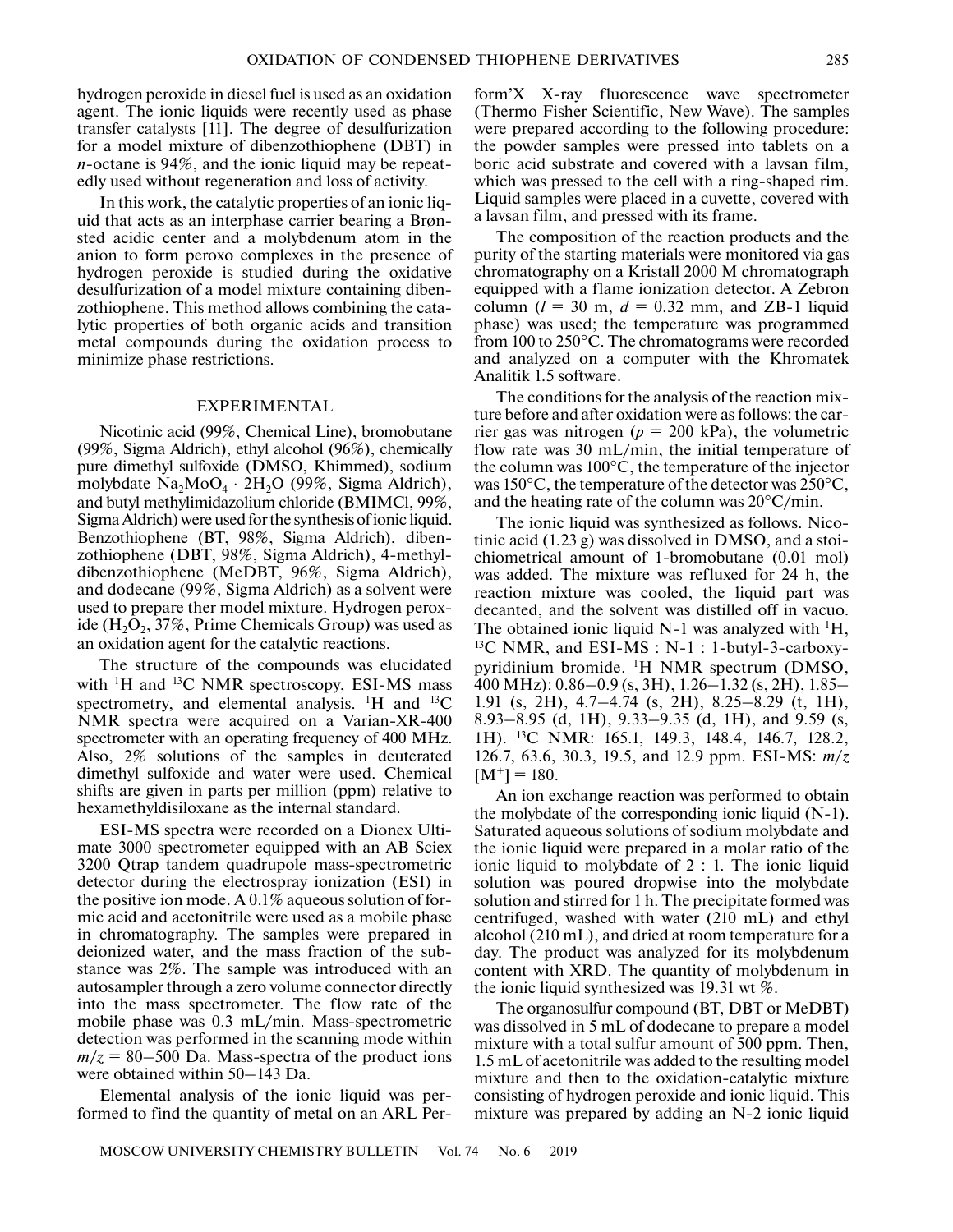

**Fig. 1.** Synthesis of N-2 ionic liquid.



**Fig. 2.** The activity of various catalytic systems for the conversion of DBT  $(H_2O_2 : S = 10 : 1, Mo : S = 1 : 2.5, T = 50^{\circ}C, t = 30$  min, and 1.5 mL of  $CH<sub>3</sub>CN$ .

(the ratio of molybdenum to sulfur ranges from 1.0 : 2.5 to 1 : 50) to a 37% hydrogen peroxide solution (the amount of hydrogen peroxide is calculated from the molar ratio of hydrogen peroxide and sulfur ranging from 2 : 1 to 10 : 1). When the molybdenum/sulfur ratio is 1 : 50, the ionic liquid completely dissolves in hydrogen peroxide, whereas when it is 1.0 : 2.5, a suspension forms, which then completely dissolves in the lower phase consisting of acetonitrile. The oxidation reactions of model mixtures were carried out at 20– 70°С for 0.5–2 h. After the termination of the reaction, the mixture was cooled to room temperature and analyzed by gas chromatography.

## RESULTS AND DISCUSSION

In order to obtain an ionic liquid consisting of a pyridinium cation with Brønsted acidity and a molybdenum atom in the anion, a synthesis was performed according to the scheme of the reaction of pyridine alkylation with alkyl halides in the presence of a bipolar aprotic solvent (DMSO) and the subsequent ion exchange reaction. Figure 1 shows the synthesis scheme.

We studied a model mixture consisting of a DBT solution in dodecane, in which the total amount of sulfur was 500 ppm, to assess the catalytic activity of the N-2 ionic liquid with Brønsted acidity in the cation. The introduction of a molybdenum atom in the anion of an ionic liquid makes it possible to form a peroxocomplex together with an acid center in the presence of hydrogen peroxide, which enhances the catalytic activity of such a system. The activity of oxidation systems was comparatively assessed by the simple addition of sodium molybdate to the reaction mixture in the presence of an ionic liquid with a chlorine anion and the synthesized N-2 ionic liquid (Fig. 2). In this work, acetonitrile  $(CH_3CN)$  was used as an extractant of oxidation products of sulfur compounds [12]. Single experiments on the extraction of unoxidized DBT with acetonitrile reduced the amount of DBT in the model mixture by  $10\%$ .

It should be noted that acetonitrile also acts as a solvent for peroxo complexes in this method. Considering that the ionic liquid is almost insoluble in water and poorly soluble in hydrogen peroxide solution, the addition of acetonitrile allows oxidation in a twophase system, whereas hydrogen peroxide and the cat-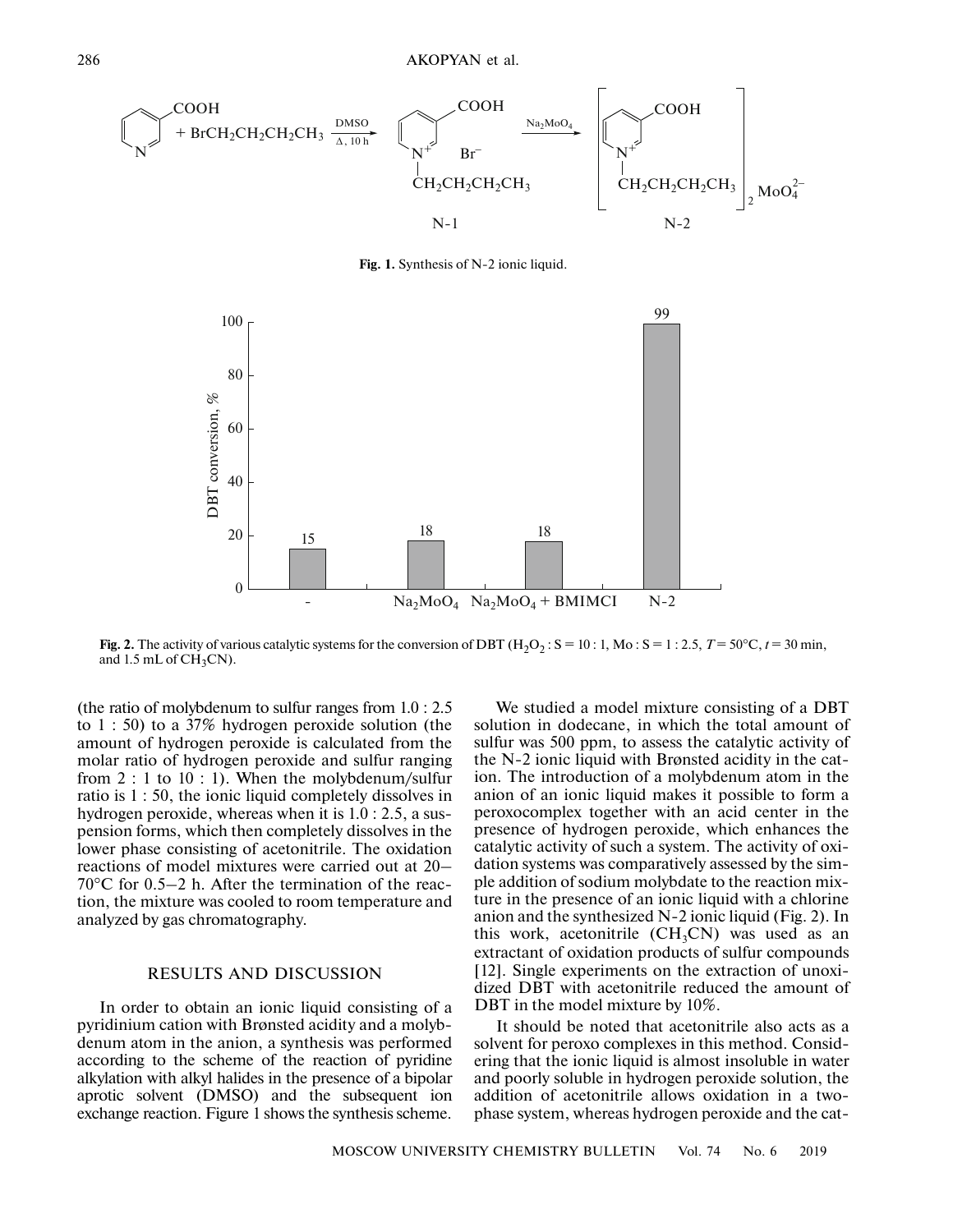

**Fig. 3.** Oxidation reactions of sulfur-containing compounds.

alyst are dissolved in acetonitrile and the substrate is dissolved in a hydrocarbon medium. If there is no acetonitrile, three phases appear: the hydrocarbon phase, the aqueous hydrogen peroxide solution, and the solid catalyst precipitate. Such an experiment leads to a significant increase in phase limitations, which does not allow us to assess the catalyst's efficiency in comparison with systems based on water-soluble molybdates. Figure 3 shows the oxidation scheme of sulfur-containing compounds.

The experimental results show that the N-2 ionic liquid, which has Brønsted acidity and contains a molybdenum atom in the anion, possesses a greater catalytic activity in the oxidation reactions of heterocyclic sulfur compounds than that of the oxidation system obtained by the simple addition of sodium molybdate and 1-butyl-3-methylimidazolium chloride (BMIMCl) used as an interphase carrier (Fig. 2). The conversion of DBT in such systems is low (18%),



**Fig. 4.** The influence of duration of oxidation on DBT conversion in the presence of (*1*) N-2 and (*2*) Na<sub>2</sub>MoO<sub>4</sub> + BMIMCl ( $H_2O_2$ : S = 10 : 1, Mo : S = 1 : 2.5, T = 50°C, and  $1.5$  mL of  $CH<sub>3</sub>CN$ .

which is because of the instability of the peroxo complex formed [13]. The high degree of catalytic activity of the N-2 catalyst indicates that the formation of a molybdenum peroxo complex is stabilized with a carboxyl group included in the ionic liquid; in addition, the catalyst is concentrated at the phase boundary due to the hydrophobicity of the cation, which should make a significant contribution to the oxidation process of sulfur compounds. It should be noted that acid additives in equimolar ratios of organic acid and sulfur  $(1:1)$  were also used in previous works [3], where sodium molybdate was used at molar ratios of molybdenum and sulfur of 1 : 100. The use of sodium molybdate without an acid additive is impractical and does not lead to the oxidation of sulfur compounds under the conditions even with a molar ratio of molybdenum and sulfur equal to 1 : 1 (in this case, a high degree of DBT conversion can be achieved only in the presence of an ionic liquid without additives).

The relationship between DBT oxidation and time was studied under the action of hydrogen peroxide and a temperature of 50°C (Fig. 4).

The catalytic activity of the N-2 ionic liquid and the system obtained by simply mixing sodium molybdate and 1-butyl-3-methylimidazolium chloride (BMIMCl) were compared for a long time. Figure 4 indicates that the conversion of DBT in the presence of a simple mixture of sodium molybdate and BMIMCl is low and is not more than 36% after 2 h. The conversion of DBT in the presence of the N-2 catalyst having Brønsted acidity increases with the duration of the oxidation reaction, being 50% after 10 min and 100% after 2 h.

The process was performed at different temperatures and for a fixed reaction time to study the influence of the temperature of the oxidation reaction on the DBT conversion. Figure 5 shows the experimental results.

An increase in the temperature of the process, on the one hand, leads to an increase in the activity of the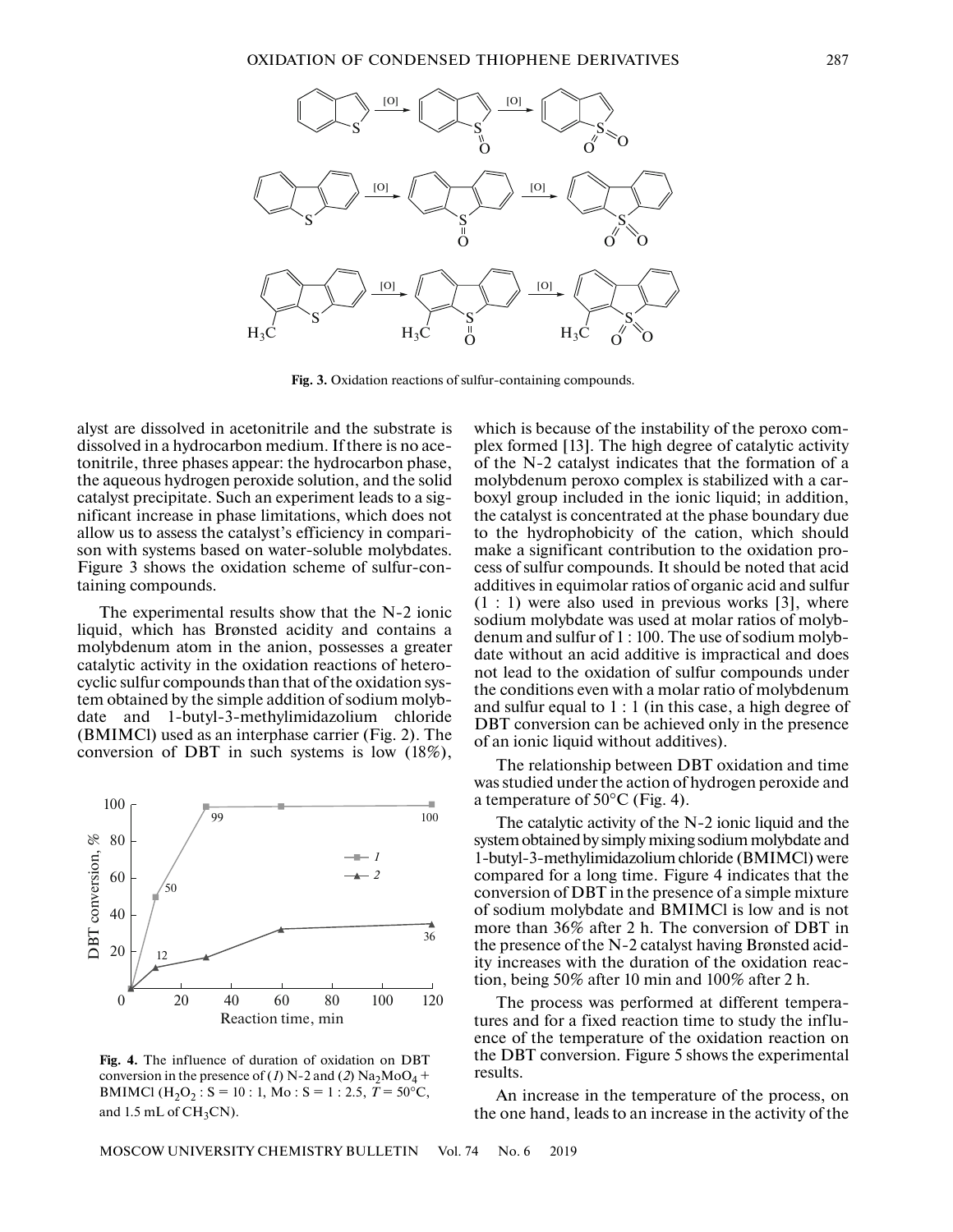

**Fig. 5.** Temperature dependence of DBT oxidation in the presence of N-2 ( $H_2O_2$ : S = 10 : 1, Mo : S = 1 : 2.5,  $t = 30$ min, and 1.5 mL of  $\overline{CH}_3CN$ .



**Fig. 7.** The relationship between amount of catalyst and DBT conversion in the presence of N-3 ( $H_2O_2$ : S = 4:1,  $T = 50^{\circ}$ C,  $t = 30$  min, and 1.5 mL of CH<sub>3</sub>CN).

catalyst, which directly affects the DBT conversion, and, on the other hand, it accelerates the decomposition of hydrogen peroxide. As a result, it is undesirable to increase the temperature by more than 50°С (Fig. 5). The highest DBT conversion is observed at 50°С being 99%.

The influence of the molar ratio of hydrogen peroxide and sulfur at a fixed quantity of the catalyst was studied at  $50^{\circ}$ C in the presence of N-2 (Fig. 6). The experiments showed that an increase in the amount of the oxidation agent leads to an increase in the DBT conversion. Figure 6, however, shows that there is a threshold value of the amount of the oxidation agent, after which the influence of hydrogen peroxide becomes weaker. The ratio of hydrogen peroxide and sulfur (4 : 1) is optimal from the point of view of oxidizer consumption, whereas the DBT conversion is 88%.

The results of studies on the effect of the amount of N-2 catalyst on the oxidation of DBT (Fig. 7) show that an increase in the mass of the catalyst leads to an increase in the DBT conversion. The introduction of the catalyst into the catalytic system in a molar ratio of



**Fig. 6.** The influence of amount of oxidation agent on DBT conversion in the presence of N-2 (Mo :  $S = 1$  : 2.5,  $T = 50^{\circ}\text{C}, t = 30 \text{ min}, \text{ and } 1.5 \text{ mL of } CH_3\text{CN}.$ 



**Fig. 8.** The oxidation of BT derivatives  $(H_2O_2 : S = 4 : 1,$  $Mo: S = 1:5, T = 50°C, t = 30 min, and 0.5 mL of CH<sub>3</sub>CN.$ 

molybdenum and sulfur of 1 : 50 leads to a decrease in the rate of the oxidation reaction and allows us to achieve a 15% removal of DBT within 30 min. The further increase in the molar ratio (to more than 1 : 2.5) is impossible because of the limited solubility of the catalyst in hydrogen peroxide.

It should be noted that DBT conversion (Fig. 7) decreases slightly up to 65% with a decrease in the amount of ionic liquid to a ratio of molybdenum and sulfur of 1 : 10, which indicates that a decreased amount of the catalyst continues to work. The molar ratio of molybdenum and sulfur of 1 : 2.5 is due to the fact that it allows achievement of the high degree of DBT conversion with a shorter reaction time (30 min) compared to previous studies, in which oxidation was carried out for 2–6 h [3, 4]. Benzothiophene is the least active among the compounds used as oxidation substrates (benzothiophene, dibenzothiophene, and 4-methyldibenzothiophene), which is in good agreement with the published data on the oxidation of these compounds in other oxidative systems (Fig. 8) [14].